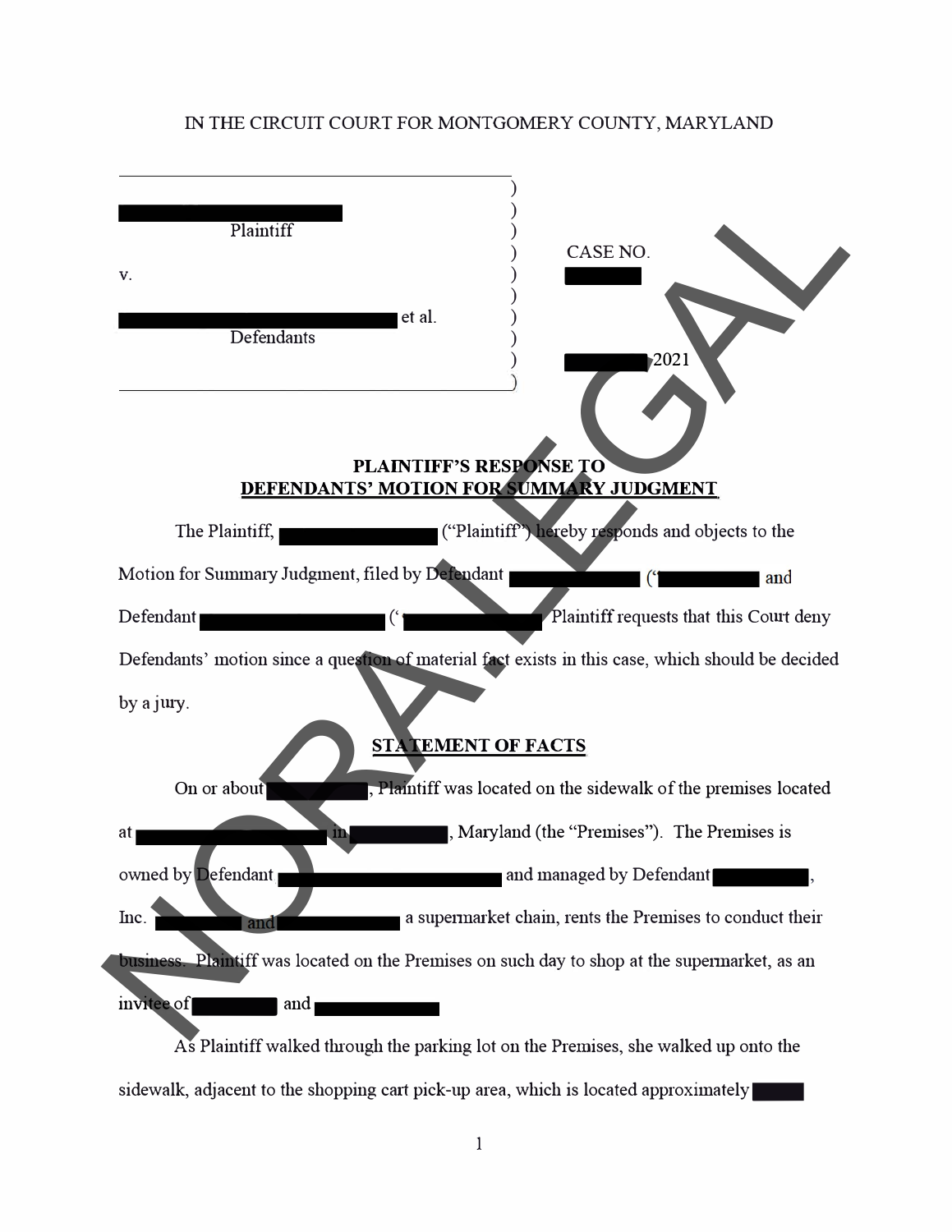from the entrance to the  $\blacksquare$ , in order to enter the store. At that time, she tripped and fell on a section of curb and **that was in a state of disrepair.** Plaintiff tripped over the broken curbing, which propelled her forward, forcing her face into a nearby cement column. After striking the column, Plaintiff fell onto the This section of curb and which was in a state of disrepair, is located directly below the outdoor sign, which is attached to the building on the Premises. The only people using this area of the **the state** are

coming or going into the store.

Plaintiff brought suit against all Defendants, claiming that they had either actual or constructive notice of the unsafe and defective condition of the $\blacksquare$  and  $\blacksquare$  Plaintiff argues that Defendants owed a duty to Plaintiff, as an invitee, to keep the property safe from any conditions that may harm her. Defendants breached that duty by failing to repair the .... and .... , which they knew or should have known was in an unsafe condition. Because Defendants breached their duty and failed to maintain the Premises in a safe condition, this caused Plaintiff to be injured, which caused Plaintiff damages. Thus, Plaintiff maintains this action for Premises Liability. broken cutting, which propelled her forward, forcing her face into a nearby cement column.<br>
After striking the column, Plaintiff fell onto the strike in this section of cut and<br>
which was in a state of disrepair, is locate

and 1  $\mathbf b$  brought this Motion for Summary Judgment, arguing that, as the tenant of the Premises, they were not liable to maintain the Premises in a safe condition, which duty lies with the landlord of the Premises. argued that the **all of the building are in the "common areas"**, which is specifically designated for the landlord to maintain. Thus, because these Defendants argue there was no duty to maintain the site of the defect, Plaintiff cannot recover against these Defendants and, thus, the Court should enter judgment in their favor at this time.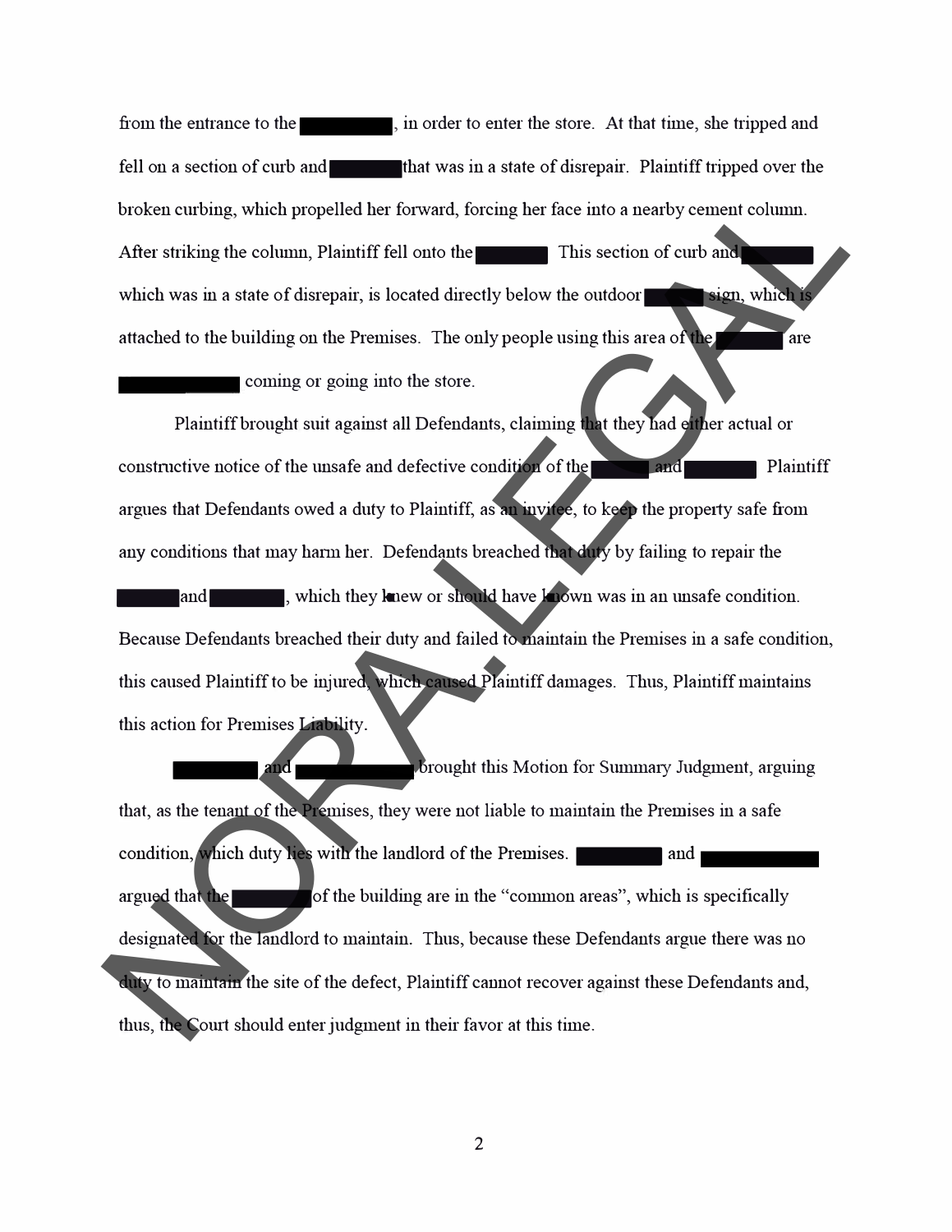Plaintiff now argues that Defendants are mistaken. The lease between the Defendants, in this case, does define the "common areas" to be maintained by the landlord, but such section of the lease does not include the , which is the location of the Plaintiff's injury. Indeed, the are never mentioned in the lease at all, which leaves a question of material fact as to the identity of the entity responsible for maintaining such  $\blacksquare$ . Thus, did a owe a duty to maintain the Premises, did owe a duty to Plaintiff, as their

invitee, and a question of material fact exists in this case. Thus, summary judgment would be inappropriate, and this matter should be a question for a jury to decide.

## **ARGUMEN**

#### **A. STANDARD OF REVIEW**

Pursuant to Md. Rule 2-501, "any party may file a written motion for summary judgment on all or part of an action on the ground that there is no genuine dispute as to any material fact that the party is entitled to judgment as a matter of law." Thus, before deciding on a motion for summary judgment, a court "must first determine whether there is any genuine dispute of materials facts." *Dashiell v. Meeks*, 396 Md. 149, 163 (2006). A court can only grant a motion for summary judgment if "there is no genuine dispute of material fact..." *Choice Hotels Int'l v. Manor Care of Am., Inc.*, 143 Md. App. 393, 397 (2002). The court will "consider the facts reflected in the pleadings, depositions, answer to interrogatories, and affidavits in the light most favorable to the non-moving party…." *Id.* at 398. Thus, if there is a fact in dispute, it will be resolved in favor of the non-moving party, or, in this case, the Plaintiff. *See Dashiell, supra*, at 163. of the lease does not include the season in the last state is the location of the Plaintiff's injury. Indeed,<br>the season include the lease at all, which leaves a question of much last as<br>to the identity of the entity resp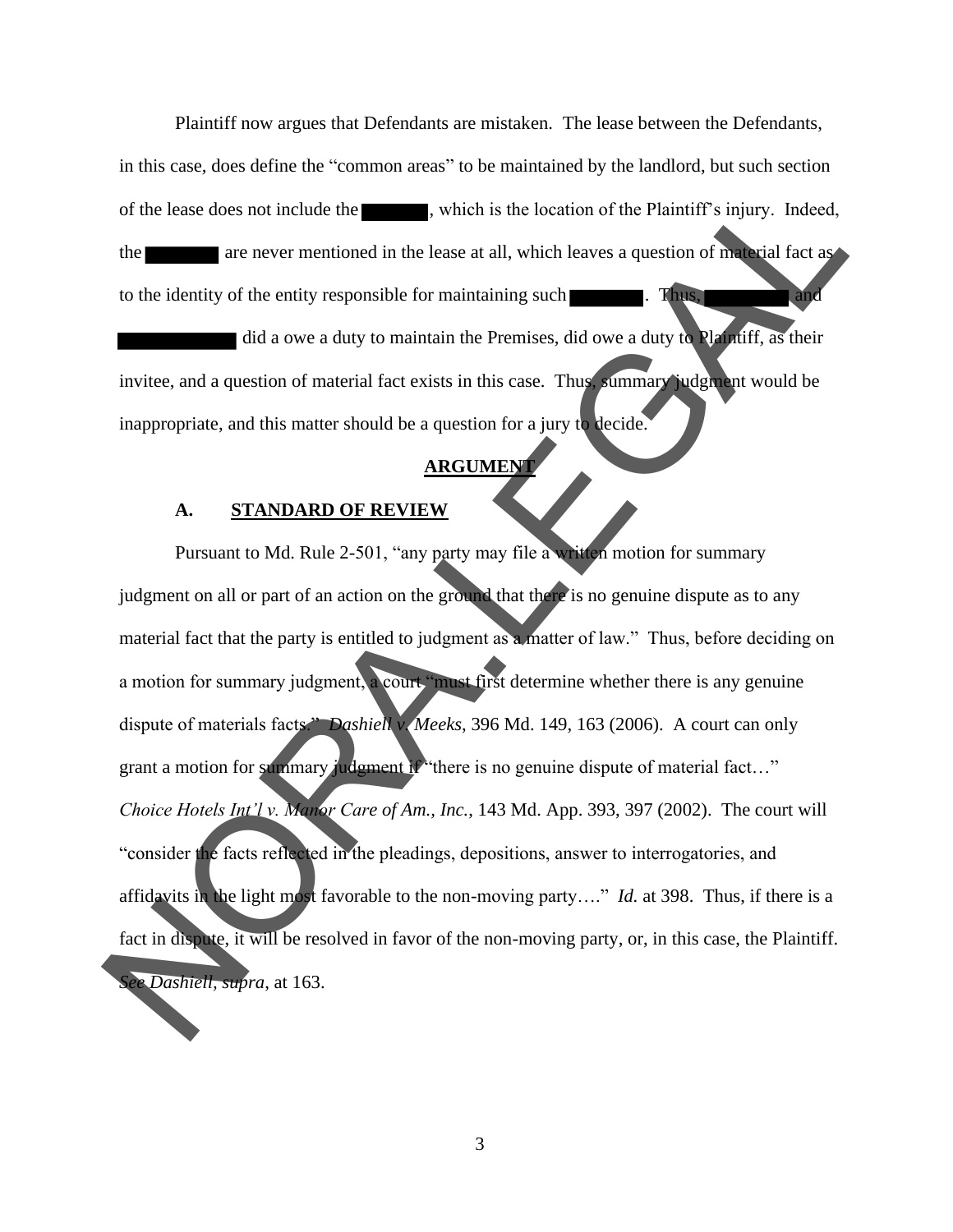In this case, Plaintiff argues that there is a genuine dispute as to material facts. Thus, this court cannot grant summary judgment, as any dispute must be resolved in favor of the Plaintiff and against and

## **B. A QUESTION OF MATERIAL FACT EXISTS IN THIS CASE, WHICH SHOULD BE DETERMINED BY JURY**

Defendants owed a duty to maintain the Premises in a safe condition, and Defendants breached that duty, which caused Plaintiff's injuries and her subsequent damages. In their motion, however, and and argue that Plaintiff was injured in the common area of the Premises, which is the responsibility of the landlord to maintain. Because and are the tenants, they argue they have no duty to maintain the upon which Plaintiff fell and, therefore, without a duty owed they cannot be held liable for Plaintiff's injuries. Defendants, however, are mistaken. Defendants did owe a duty to Plaintiff, and all invitees, to maintain the Premises in a safe condition. A material fact is in dispute in this case and, therefore, it should be up to a jury to determine if and owed a duty to Plaintiff. Their Motion for Summary Judgment should be denied. Duties are owed to invitees to keep premises safe from unreasonable risks. In the law of NORA.LEGAL

torts, an invitee is

a person invited or permitted to enter or remain on another's property for purposes connected with or related to the owner's business; the owner must use reasonable and ordinary care to keep his premises safe for the invitee and protect him from injury caused by an unreasonable risk which the invitee, by exercising ordinary care for his own safety, will not discover.

*Leatherwood Motor Coach Tours Corp. v. Nathan*, 84 Md. App. 370, 381 (1989).

This court went on to state that the word "owner" is a restrictive term. "The duty to an invitee is imposed on owners, tenants, and occupiers of land, those having sufficient possession and control to be answerable to others for its condition." *Id.* at 381-382. Thus, in general,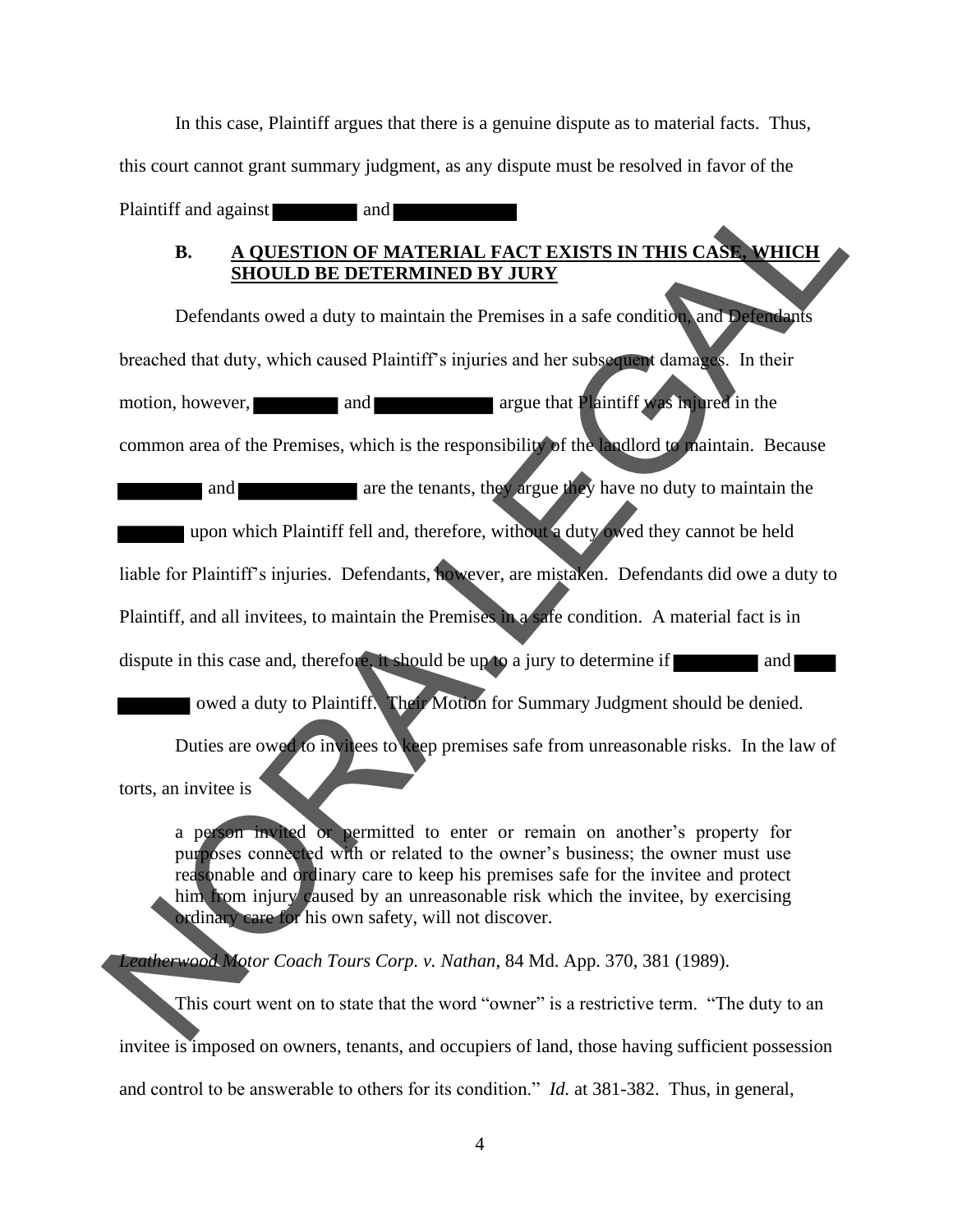tenants do owe a duty to invitees to maintain the property. "When land is leased to a tenant, the law of property regards the lease as equivalent to a sale of the premises for the term. The lessee acquires an estate in the land, and becomes, for the time being, both owner and occupier, subject to all of the responsibilities of one in possession, to those who enter upon the land and those outside of its boundaries." *Smith v. Dodge Plaza P'Shp*, 148 Md. App. 335, 347 (2001). Therefore, the tenant is responsible for that part of the Premises under its control and owes a duty to any invitees to keep them safe from harm that the invitee may not discover.

The court held similar in *Cohen v. Herbert*, 145 Md. 195 (1924). In that case, a carpenter was working to renovate a building when he walked into a dark elevator shaft that he believed was a hallway. He fell into the shaft and was injured. He sued the tenant of the building for failing to operate the elevator with reasonable care to avoid injury to the invitees in the building. The tenant moved to set aside the judgment against it, but the court ruled that there was sufficient evidence to justify the judgment. The court ruled that in the enjoyment of the right to use the property, including the common areas of the hallways and the elevator in the building, the tenant also had to use such areas with reasonable care to avoid injury, and the plaintiff had the right to assume that the tenant would exercise that care required. The court here did find that the tenant failed to perform that duty owed to the plaintiff, even though the injury occurred in the common area in the building rather than in the space rented by the tenant. The court said it would not interfere and take the question away from the jury unless the case was absolutely clear that a plaintiff could never recover against a defendant. *Id.* at 205. The court held that the tenant owed a duty to the plaintiff to maintain the elevator, a common area of the building, and that question was rightfully left to the jury to determine the proper fault of all parties involved. acquires an estate in the land, and becomes, for the time being, both owner and occupier, subject<br>to all of the responsibilities of one in possession, to those who enter upon the land. Those<br>couside of its boundaries." *S*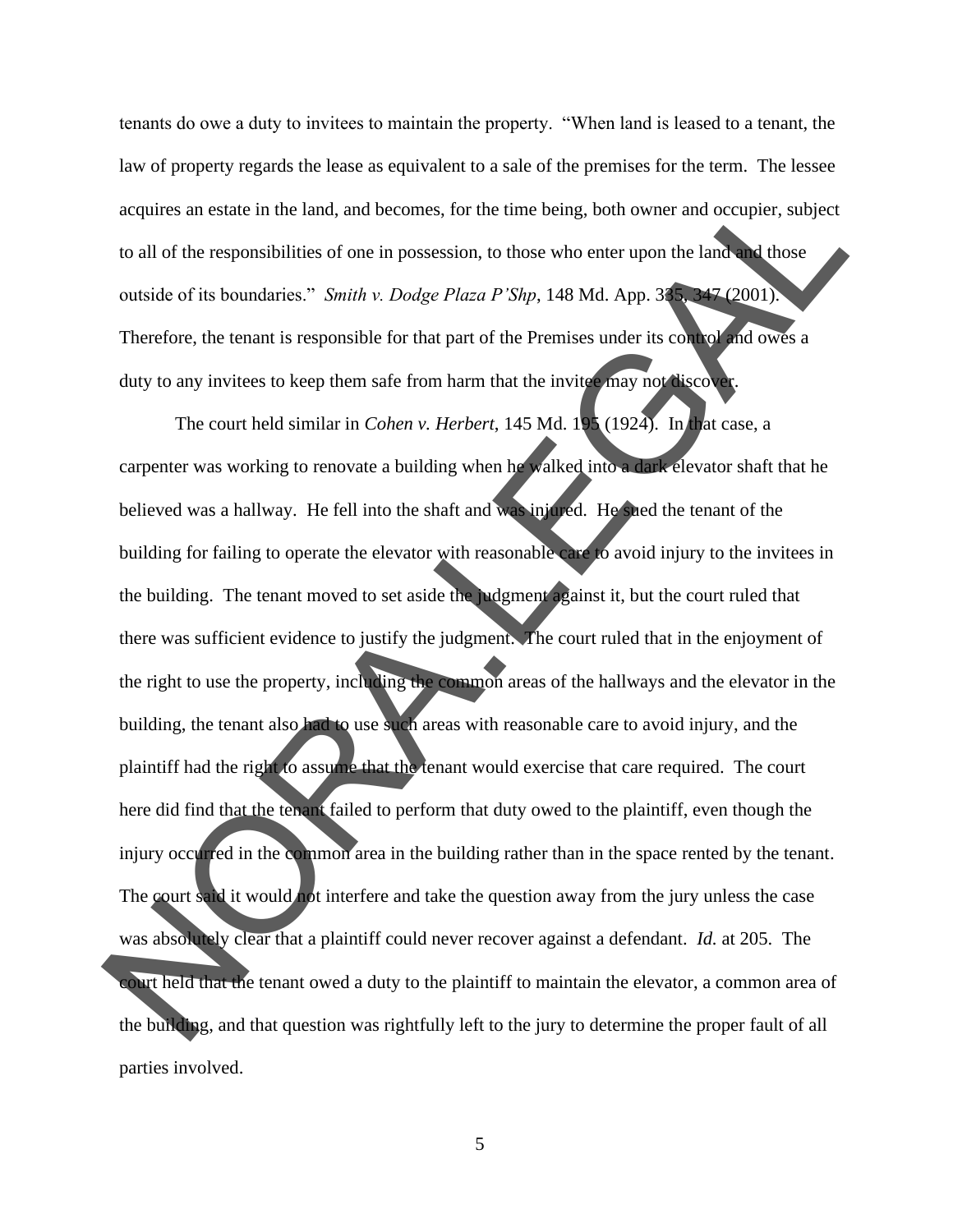In this case, a genuine issue of material fact does exist, despite the argument from and that, based upon the lease, they do not have a duty to maintain the common area of the Premises, which duty falls directly on the landlord. Defendants attached a copy of the lease to their motion and directed the court to which covers the landlord's responsibilities. Paragraph states that the landlord shall main the exterior structural portions of the building, and the landlord will also maintain the common areas of the Premises. Paragraph specifically states that the landlord will maintain floodlights and other means of illumination, maintain the parking area in good condition, permit-free parking for the tenant and its customers, and carry liability insurance to indemnify the tenant for any expense connected with the common areas, except to the extent such expense was caused by the tenant's negligence. Unfortunately, nowhere in this lease does it mention who is responsible for the attached to the building that is leased by the tenant. Nowhere in this lease does it state who is responsible for the that is attached to the building, directly under the sign, where Plaintiff was injured. Because this is attached to the building leased by and and it is entirely probable that these Defendants, the tenants, are responsible for maintaining these areas. According to Paragraph  $\blacksquare$  of the lease, the tenants are leasing the store building and the land beneath it. Paragraph states that all of the Premises, except for the building, are referred to as the common areas. That still does not define the  $\blacksquare$ , attached to the building, under the sign and within the concrete columns of the building. The lease does not state who is responsible for these ease does not state that the landlord will remove ice, snow, and debris from these but only from the parking areas. Pursuant to Paragraph  $\blacksquare$  of the lease, the tenant is responsible to keep the interior of the Premises in good order and repair. Again, however, does the interior common area of the Premises, which duty falls directly on the landlord. Defendants attached a<br>copy of the least to their motion and directed the court to<br>landlord's responsibilities. Paragraph states that the landlord sha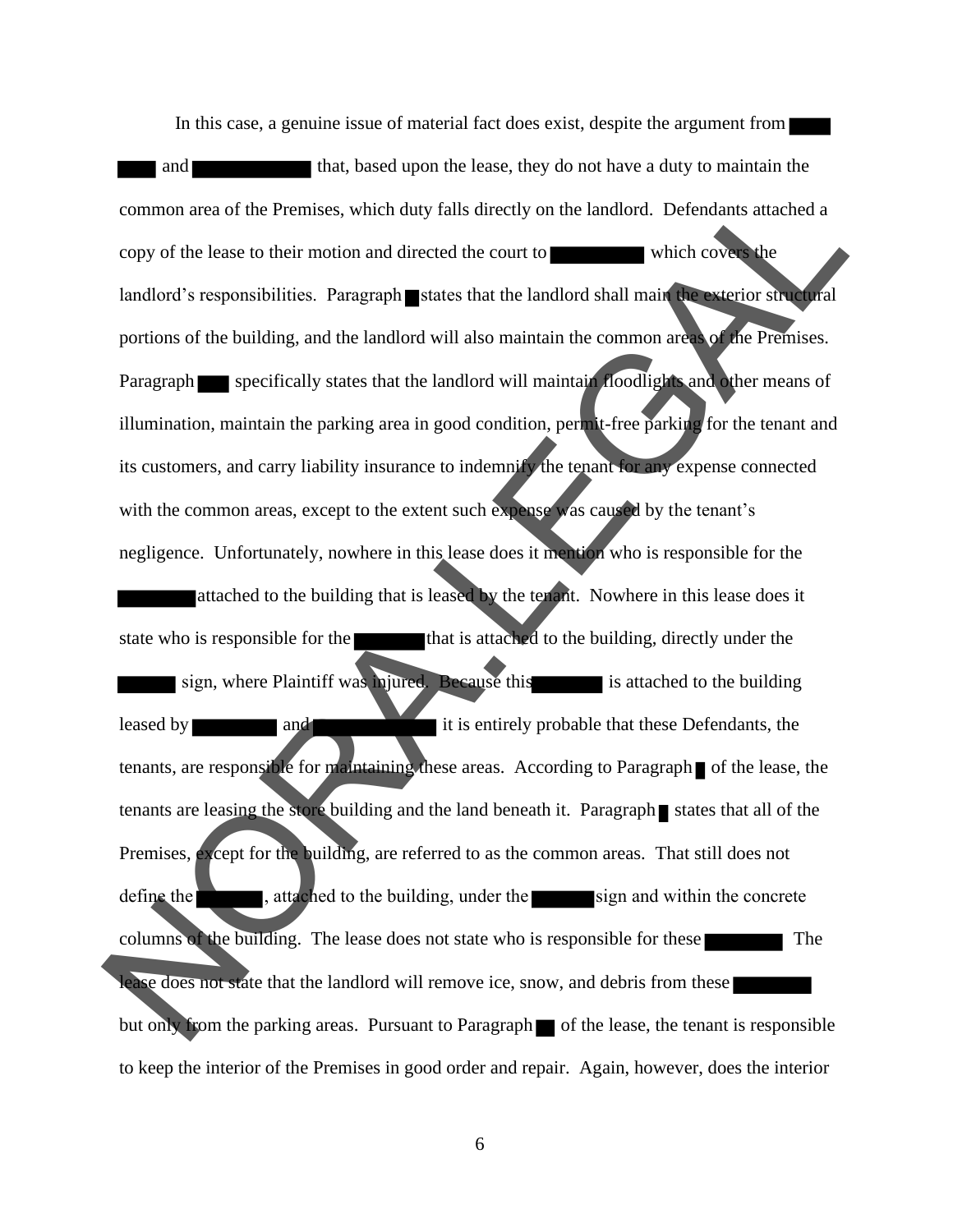of the Premises include the within the concrete columns which is attached to the building? The lease cannot answer that question, and the moving party has provided no other evidence to show that the landlord is responsible for that area of the building. At the very least, because the is appurtenant to the building, it should have been the responsibility of the tenant to examine the building, and anything connected to it, and inform the landlord if anything needed repair, as this is the area seen by the tenant daily. Thus, there is a genuine issue of material fact in this case as to who is responsible to maintain the connected to the building.

Defendants owed a duty to Plaintiff, and, thus, this motion should be denied. Knowing that this business operates because customers, or invitees, come onto and into the Premises for their needs, and and owed a duty to their customers to ensure they would not be harmed by anything on their leased area of the Premises. Defendants did not ensure that the Premises, and the appurtenant to the building, were free of danger, and, because they breached their duty, Plaintiff was injured. Because an issue of fact must be resolved against the moving party, a genuine issue of material fact continues to exist in this case. It should be up to a jury to determine whether that is the landlord, property manager, or  $t$  tenant.<sup>1</sup>, or all three, were responsible to maintain the attached to the building and within the concrete columns of the supermarket. Because there is an issue of material fact in dispute in this case that should be determined by a jury, this motion must be denied. evidence to show that the landlord is responsible for that area of the building. At the very least,<br>because the signal is appurenant to the building, it should have been the responsibility of the<br>tenant to examine the buil

." Because this is part of paragraph  $\blacksquare$ , which

<sup>1</sup> It should be noted that Paragraph of the lease, attached to the Motion for Summary Judgment as Exhibit is not reproduced in its entirety as an exhibit. The top portion of page is cut off. The visible lines, however, state

covers the tenant's covenants, one can assume that tenant is supposed to hold liability insurance that holds the landlord harmless for any expense that occurs from the tenant's breach of a duty under the lease. Thus, it must be a question for the jury to determine who controlled this area of the Premises, whose duty it was to maintain the area safely, and who breached that duty by causing Plaintiff's damages.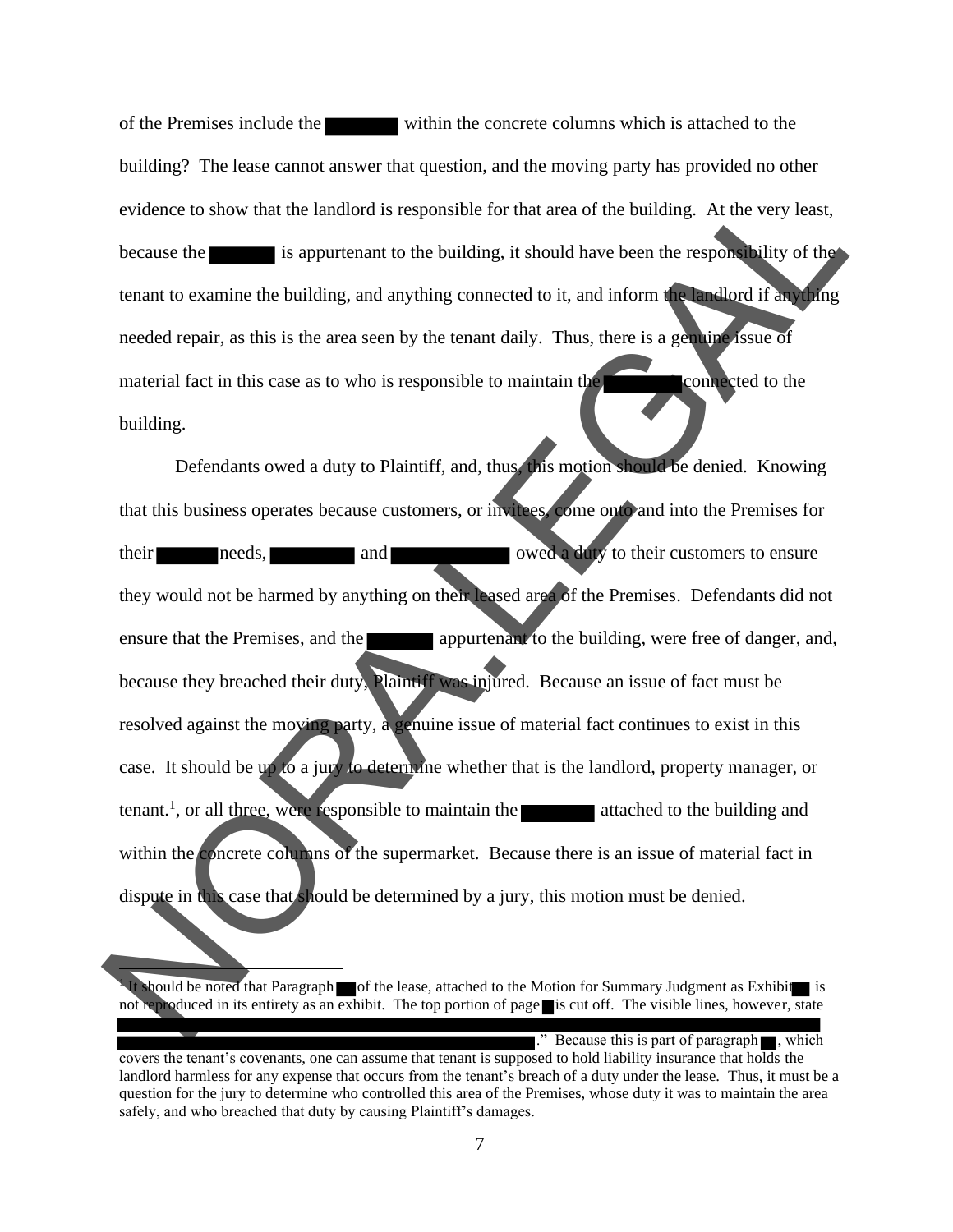#### **C. DEFENDANTS HAD ACTUAL OR CONSTRUCTIVE KNOWLEDGE OF THE DEFECT**

Defendants had actual or constructive notice of the defect on the that caused Plaintiff's injuries. Defendants attempt to argue, in their motion for summary judgment, the Plaintiff can point to no facts showing that and and knew about such defective conditions before Plaintiff's injuries. Plaintiff, however, does allege that these Defendants had a duty to inspect the property, and, thus, Defendants did have actual or constructive knowledge of the defect. Thus, the Defendants' Motion for Summary Judgment should be denied. Defendants had actual or constructive notice of the defect on the that caused<br>
Plaintiff's an point to no facts showing that  $\blacksquare$  and<br>
Plaintiff's an point to no facts showing that  $\blacksquare$  and<br>
defective conditions befor

In order for a possessor of land to be liable for harm to an invitee, the possessor must have actual or constructive knowledge of the defect that caused the harm. The Restatement

(Second) of Torts states that:

[a] possessor of land is subject to liability for physical harm caused to his invitees by a condition on the land if, but only if, he (a) knows or by the exercise of reasonable care would discover the condition, and should realize that it involves an unreasonable risk of harm to such invitees, and (b) should expect that they will not discover or realize the danger or will fail to protect themselves against it, and (c) fails to exercise reasonable care to protect them against the danger.

## Restatement (Second) of Torts §343 (1965).

"Whether a condition on the possessor's land is one which the possessor should know involves an unreasonable risk of harm to invitees is closely related to, if not indistinguishable from, the extent of the possessor's duty to inspect." *Macias v. Summit Mgmt.*, 243 Md. App. 294, 336 (2019). In order for a plaintiff to recover, there must be some evidence that the defendant knew or should have known of the dangerous condition. "To show constructive knowledge, an invitee must demonstrate that the defective condition existed long enough to permit one under a duty to inspect to discover the defect and remedy it prior to the injury." *Id.*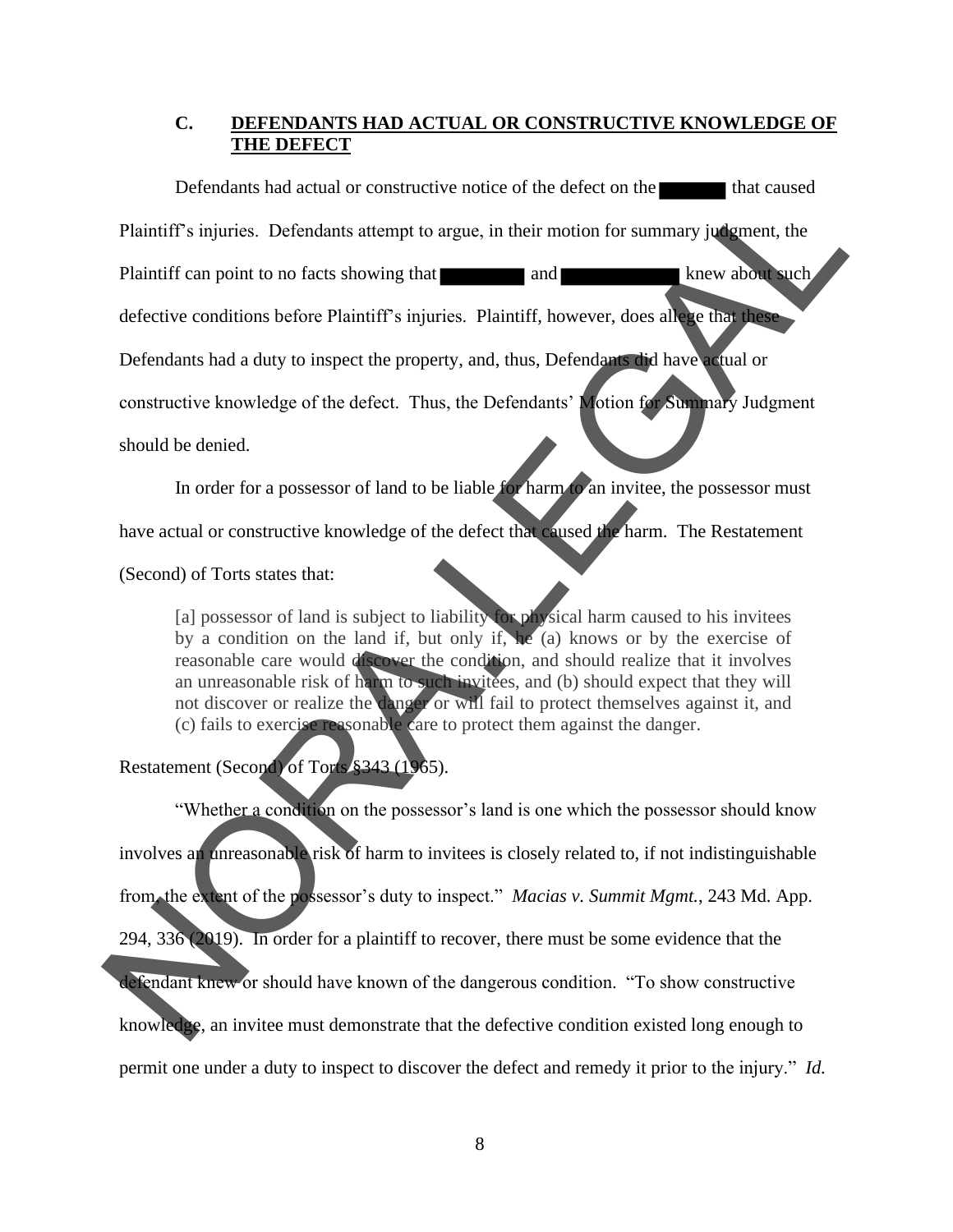at 337. A true test of liability is the proprietor's superior knowledge when it is known to the owner or occupant but not known to the injured party. *See id.* Thus, in order for a plaintiff to recover, she must demonstrate that the possessor of the property knew or should have known of the defect or, at the very least, should have discovered the defect upon inspection and exercising reasonable care.

In this case, Plaintiff does allege that and had actual or constructive notice of the defect. This area of the was entirely within their control. This is not defined, by the lease, as being in the "common areas" over which the landlord had control. Conversely, this was located just from the front door to the **Extending 1.** This is an area of the Premises that would only be used by customers/invitees and employees of and and These Defendants had possession of this area of the Premises and access to see this area daily. These Defendants should have been inspecting this area of the  $\blacksquare$ , just as they would inspect the interior of the building, to ensure their customers are safe from any defects that may be undiscoverable by the customers<sup>2</sup>These Defendants should have been exercising reasonable care in inspecting their property to maintain such areas for their invitees. Thus, these Defendants should have known of a defect on their property that would have placed their customers in harm's way. These Defendants are the only parties to have superior knowledge of this area of the  $\blacksquare$ , which is not a part of the common area of the parking lot but are instead just steps from the front door to the **appurtenant** to the building, and within the purview of the business. recover, she must demonstrate that the possessor of the property knew or should have known of<br>the defect or, at the very least, should have discovered the defect upon inspection<br>recosonable care.<br>In this case, Plaintiff do

<sup>&</sup>lt;sup>2</sup> Defendants attempt to argue that Plaintiff has not cited any evidence showing that Defendants knew of the condition or when they knew of such condition. It should be noted by this Court, however, that, although Plaintiff has sent to Defendants Interrogatories and Requests for the Production of Documents, Defendants have yet to respond to such discovery. Thus, Defendants should not be allowed to argue that Plaintiff has not submitted any evidence as to when such defect was known or should have been known to Defendants when Defendants have so far refused to answer such questions in discovery.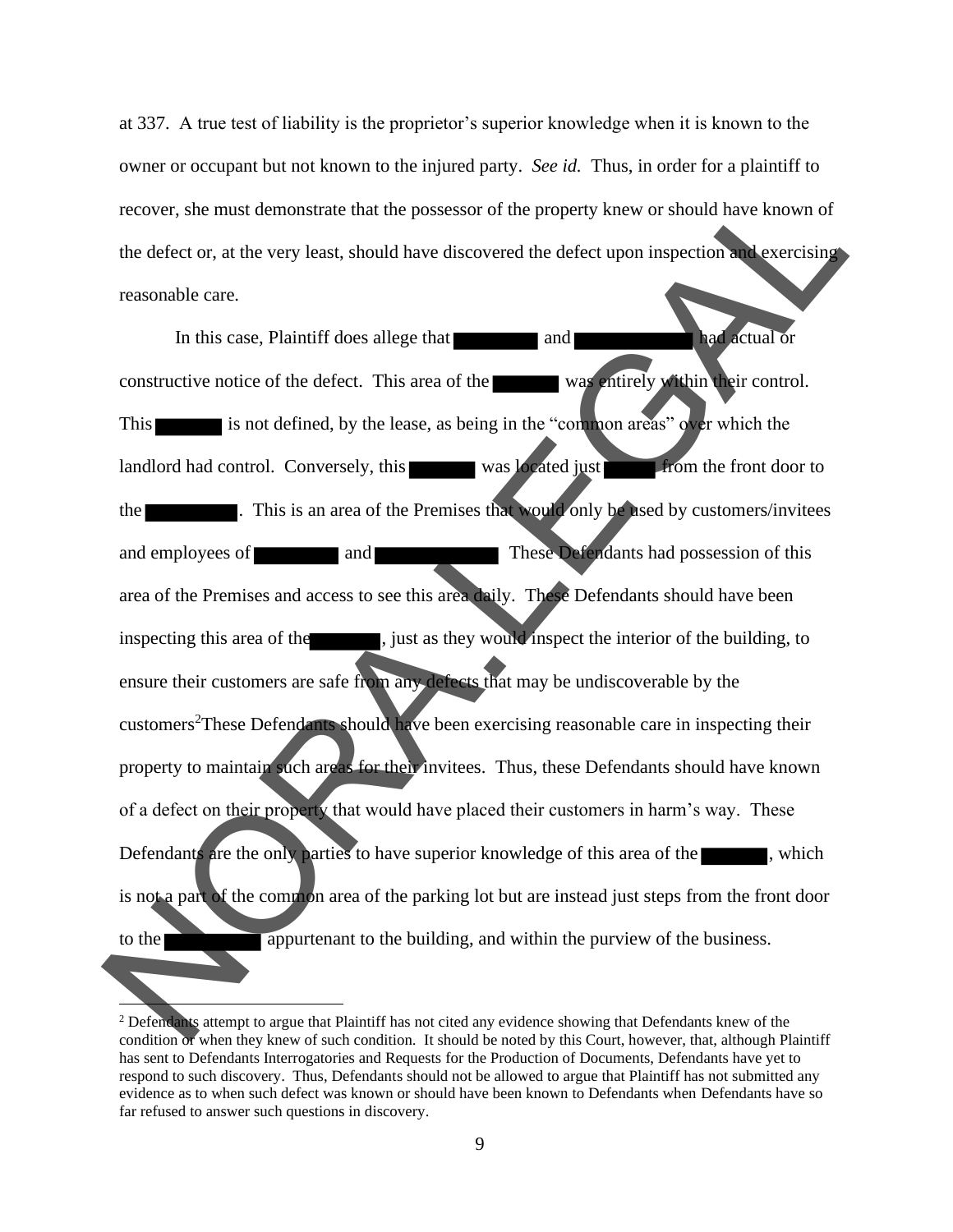| Therefore, | and                                                     | breached its duty to warn Plaintiffs, and other                                                  |
|------------|---------------------------------------------------------|--------------------------------------------------------------------------------------------------|
|            |                                                         | invitees, of a defective condition on the property, which defective condition caused Plaintiff's |
|            | injury. The Motion for Summary Judgment must be denied. |                                                                                                  |

### **CONCLUSION**

WHEREFORE, for the reasons set forth above, a genuine issue of material fact exists in this case to determine the proper party responsible for maintaining the **appurtenant** to the building on the Premises. Because a question of fact exists and because any dispute must be resolved against the moving party, Plaintiff respectfully requests that this Court deny Defendants' Motion for Summary Judgment and allow this case to proceed to trial. injury. The Motion for Summary Judgment must be denied.<br>
CONCLUSION<br>
WHEREFORE, for the reasons set forth above, a genuine issue of<br>
this case to determine the proper party responsible for maintaining the<br>
the building on

Respectfully submitted,

Attorney for Plaintiff

 $\mathbf{B}$ y:

.

10